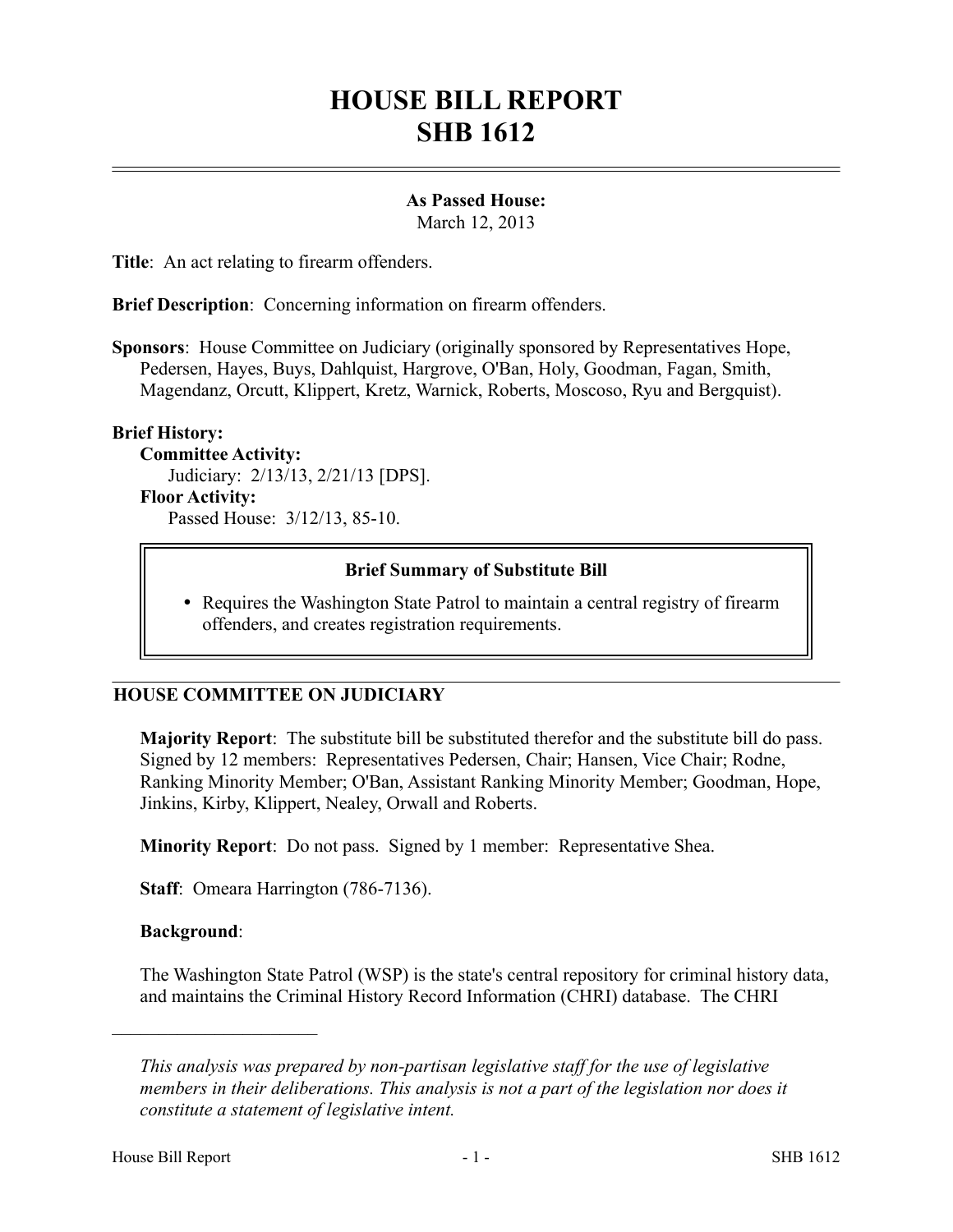consists of fingerprint-based records and disposition information submitted by law enforcement agencies and courts throughout the state. Criminal justice agencies may request and receive unrestricted CHRI from the WSP for criminal justice purposes. The public may also request and receive CHRI for non-criminal justice purposes, limited to conviction information only, and information regarding registered sex or kidnapping offenders.

Washington's sex and kidnapping offender registry has been in existence since 1990. A person who has been convicted of a sex or kidnapping offense must register with the county sheriff in the county in which he or she resides and provide a variety of location and identification information. The sheriff must forward registration information, including the offender's risk level and notice of address changes, to the WSP for inclusion on the registry. A person who has a duty to register and fails to do so is guilty of either a class C felony or a gross misdemeanor, depending on the underlying offense.

# **Summary of Substitute Bill**:

The WSP is required to maintain a central registry of firearm offenders. Firearm offenders are persons who have been convicted or found not guilty by reason of insanity in this state of various felony firearm offenses. The registry is only for law enforcement purposes and is not subject to public disclosure.

Upon conviction or finding of not guilty by reason of insanity of a firearm offense, the court must consider whether to impose a requirement that the person register as a firearm offender. In exercising its discretion, the court must consider relevant factors including the person's criminal history, whether the person has been previously found not guilty by reason of insanity in any state, and any evidence of the person's propensity for violence that would likely endanger others.

A person required to register must do so in person with the county sheriff no later than 48 hours after release from custody or the date the court imposes the firearm offender's sentence, if the offender receives a sentence that does not include confinement. The offender must register yearly, no later than 20 days after each anniversary of the first registration. The duty to register continues for four years. Upon expiration of the person's duty to registerm, the WSP must automatically remove the person's name and information from the registry.

A variety of information must be provided when in the registration process, including: name and aliases, residential address, identifying information including a physical description, the offense for which the person was convicted, date and place of conviction, and the names of any other county where the offender has registered as a firearm offender. The county sheriff may require verifying documentation of the required information and may take the person's photograph or fingerprints for inclusion in the registry.

If the registrant changes his or her residential address within the state, they must update their address information within 48 hours of moving. If the person lacks a fixed address, they must disclose where they plan to stay.

A person who has a duty to register and knowingly fails to comply with any of the registration requirements is guilty of a gross misdemeanor.